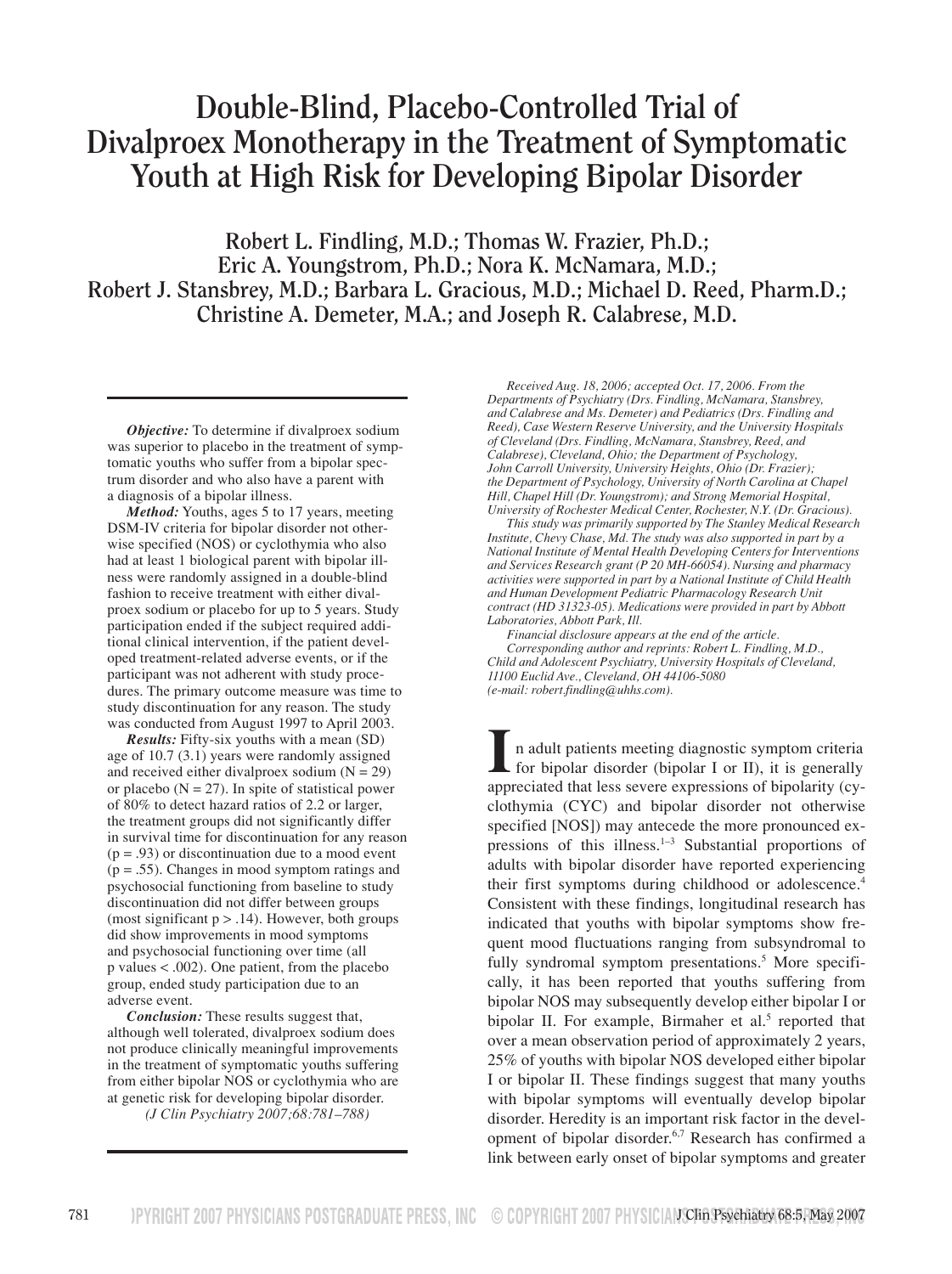familial loading of bipolar disorder.<sup>8,9</sup> Substantial rates of social, academic, and family impairment, increased rates of attempted suicide, and poorer parent and peer relationships are also often observed in youth with symptoms of bipolarity.<sup>10–12</sup> Analogous to the construct of schizotaxia being a potential prodrome to schizophrenia,<sup>13</sup> it has been proposed that genetically at-risk youths with bipolar symptoms suffer from "cyclotaxia," a putative prodrome to more malignant expressions of bipolar disorder. $14$ These patients with cyclotaxia are at genetic high risk for developing bipolar disorder and suffer from substantial mood symptomatology resulting in psychosocial dysfunction. For this reason, it has been recommended that treatment studies be performed in youths with cyclotaxia.<sup>14</sup>

Despite the need for intervention in genetically at-risk youths suffering from bipolar spectrum illnesses, there are limited research data about the treatment of this patient population. In one study, Chang and colleagues<sup>15</sup> reported that open-label treatment with divalproex sodium was an effective intervention. Approximately 78% of patients were considered good responders to divalproex sodium based on a priori criteria. However, the authors are unaware of any previous double-blind, placebocontrolled studies that have directly examined the safety and efficacy of pharmacotherapy in the treatment of bipolar symptoms in genetically at-risk youths.

The objectives of the present study were to determine the efficacy and safety of divalproex sodium in the treatment of offspring of parents with bipolar disorder who also met diagnostic symptom criteria for a bipolar illness. It was hypothesized that divalproex sodium would be relatively well tolerated and more efficacious than placebo in the treatment of these youth.

## METHOD

The University Hospitals of Cleveland Institutional Review Board for Human Investigation approved the procedures of this outpatient protocol. The parents/guardians of all study subjects provided written informed consent, and all youths provided written assent before participation. The study was conducted from August 1997 to April 2003.

## Study Design

This was a single site, double-blind, placebocontrolled, outpatient, randomized clinical trial. Patients were followed for up to 5 years. At the baseline visit, patients were randomly assigned to receive either divalproex sodium or placebo. Patients were seen at baseline, weeks  $1, 2, 3, 4, 6$ , and  $8$ , and monthly thereafter.

## Subjects

Families were recruited from an outpatient child and adult psychiatric research center and an adult mood disorders program at a Midwestern academic medical center. A major focus of the child/adolescent research performed at this center is treatment studies for children and adolescents with bipolar disorders. Participants included guardians and youths who initially inquired about possible participation in one of the treatment studies being performed at this center.

Study participants were youths aged 5 to 17 years, diagnosed with either cyclothymia or bipolar NOS, with at least 1 biological parent diagnosed with a bipolar disorder. Unmodified *Diagnostic and Statistical Manual of Mental Disorders,* Fourth Edition (DSM-IV) criteria were used to assign diagnoses. It should be noted that only children and adolescents who experienced spontaneous, dysfunctional mood episodes that did not meet full criteria for any other mood disorder were to be given the diagnosis of bipolar NOS. In addition, in order for youths to be eligible for entry into this trial, (1) they also had to have experienced a distinct period of unusually elated mood unrelated to an environmental event or to a psychoactive substance and lasting at least 4 hours within the past 2 months and (2) the period of elated mood would have resulted in a score  $\geq 13$  on the Young Mania Rating Scale.

Exclusion criteria included (1) clinical evidence of mental retardation; (2) significant past or current medical/ neurologic disorders; (3) meeting diagnostic symptom criteria for bipolar disorder type I or type II; (4) meeting diagnostic symptom criteria for a major depressive episode of 1 month's length, with a Children's Depression Rating Scale-Revised score  $\geq$  40, and without any period of unusually elated mood for the past 4 weeks; (5) past or current episodes of psychosis; (6) history of a suicide attempt requiring medical/psychiatric care within the past year; (7) positive diagnosis on DSM-IV criteria for drug/ alcohol abuse or dependence within the past 6 months; (8) significant suicidal/homicidal ideation that could jeopardize the subject or others; (9) allergy or hypersensitivity to divalproex sodium; (10) treatment with a psychotropic medication within the past 2 weeks; (11) females currently pregnant or lactating; (12) sexually active females who in the investigators' opinion are not using an adequate form of birth control; and (13) inability to swallow tablets/capsules.

# Subject Diagnosis and Assessment

All eligible children were assessed using the Schedule for Affective Disorders and Schizophrenia for School-Age Children-Epidemiologic Version (K-SADS-E)<sup>16</sup> or the -Present and Lifetime Version (K-SADS-PL).<sup>17</sup> The change in procedure of using K-SADS-PL instead of using the K-SADS-E occurred early in the study, once the K-SADS-PL became available, in order to decrease subject burden. Both the K-SADS-E and the K-SADS-PL assess for the presence or absence of previous or current psychiatric symptomatology based upon information pro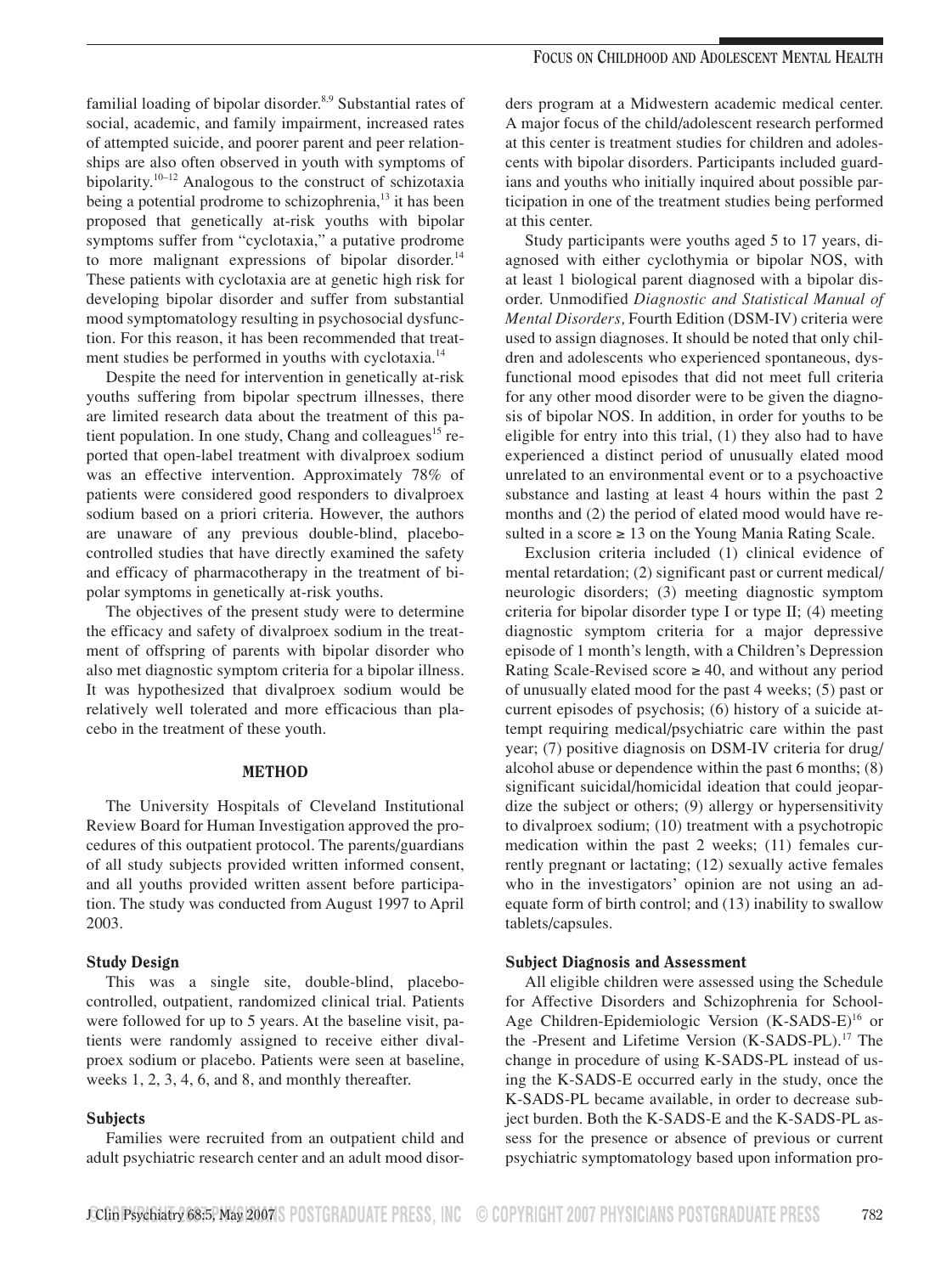vided by both the youth and the youth's guardian. In addition, patients who appeared to be eligible for study enrollment after the K-SADS assessment were then given a separate clinical assessment by a child and adolescent psychiatrist, generally lasting 90 minutes, in order to ensure subject eligibility.

Physicians or interviewers at the master's or bachelor's level administered the K-SADS interviews. Interrater reliability on the K-SADS was assessed with the κ statistic. Before leading a K-SADS interview, all research assistant raters needed to demonstrate adequate interrater reliability  $(\kappa > 0.85)$  based on the results of 5 K-SADS interviews. Subsequently, interrater reliability was maintained  $(k > 0.85)$  by having joint assessments at every tenth interview.

Patient eligibility for the study was also contingent upon a parent diagnosis directly obtained using the Schedule for Affective Disorders and Schizophrenia  $(SADS)<sup>18</sup>$  or by clinical diagnostic evaluation at the Mood Disorders Program at University Hospitals of Cleveland, Cleveland, Ohio. At least 1 parent had to receive a diagnosis of bipolar disorder in order for a patient to be eligible for the study. The Family History-Research Diagnostic Criteria<sup>19</sup> method was only used to determine the other parent's diagnosis if they were not available to complete the SADS interview and were not evaluated in the Mood Disorders Program. In addition, parents were queried as to whether there were other biological family members with emotional or behavioral problems. Familial loading for psychiatric illness was quantified as the total number of relatives reported as having emotional or behavioral difficulties divided by the total number of relatives identified during the assessment interview.

# Medication Treatment Procedures

Subjects were randomly assigned to receive either active divalproex sodium or matching placebo. The study medication was administered twice daily or 3 times daily based upon the judgment of the treating physician. The study medication and placebo capsules were initiated at a starting dose of approximately 10 mg/kg/day (maximum daily dose = 750 mg/day) and titrated to 15 mg/kg/day (maximum daily dose  $= 1250$  mg/day) by the end of week 1. The treating physician could then request that doses be decreased, increased, or maintained based on clinical response. The unblinded medical monitor accepted or rejected requests for study medication dosing based on reported adverse events and blood levels.

All subjects had blood obtained for the determination of serum divalproex sodium concentrations obtained after 2 weeks, 4 weeks, and 3 months of treatment and then every 3 months thereafter and as clinically indicated. Serum divalproex sodium blood concentrations were monitored by an unblinded study physician. The nonblinded medical monitor adjusted doses to ensure that divalproex sodium serum concentrations were maintained between a predetermined target range of 50 and 100 µg/mL.

At week 4, if subjects were experiencing symptoms associated with a comorbid diagnosis of attention-deficit/ hyperactivity disorder (ADHD), psychostimulant treatment was permitted at the U.S. Food and Drug Administration (FDA)-labeled doses. In addition, if necessary, patients could receive concomitant treatment with clonidine at doses up to 6 µg/kg per day for residual ADHD symptoms not adequately responsive to psychostimulant medication.

## Safety Assessments

Subjects underwent a complete physical examination during the screening period, at the end of the study participation, and anytime deemed appropriate by the patient's physician. Blood pressure, pulse, and body weight were recorded at each study visit. Height was assessed every 3 months and at the end of the study.

Prior to receiving study medication, a complete blood count, a prothrombin time, an activated partial thromboplastin time, a comprehensive metabolic profile, a thyrotropin level, a urinalysis, and a urine toxicology screen were obtained. In addition, a urine qualitative pregnancy test was obtained in peripubertal and postpubertal females. With the exception of a thyrotropin level, these laboratory tests were also repeated at the end of study participation. Additionally, every 3 months during the course of the study, a complete blood count and a comprehensive metabolic profile were obtained. All laboratory results were reviewed by a study physician. Subjects treated with clonidine also received an electrocardiogram prior to treatment.

Side effects were evaluated at each treatment visit by direct query of the guardian and patient. If a patient experienced an abnormal laboratory value(s) or a clinical side effect(s) deemed significant by the child's physician, the patient was able to be withdrawn from the study.

## Outcome Measures

The primary outcome measure to assess the efficacy of divalproex sodium was time to discontinuation for any reason. Time to discontinuation due to a mood-related event and change in psychometric measures were secondary outcomes. Patients who developed either a major depressive episode or a manic episode during study participation were to be removed from this study. However, youths who had, in the treating physician's opinion, a clinically significant worsening of clinical status (regardless of whether or not the subject was suffering from a major depressive or manic episode) were also to have had their study participation ended.

The Young Mania Rating Scale  $(YMRS),^{20}$  the Children's Depression Rating Scale-Revised (CDRS- $R$ ),<sup>21</sup> and the Children's Global Assessment Scale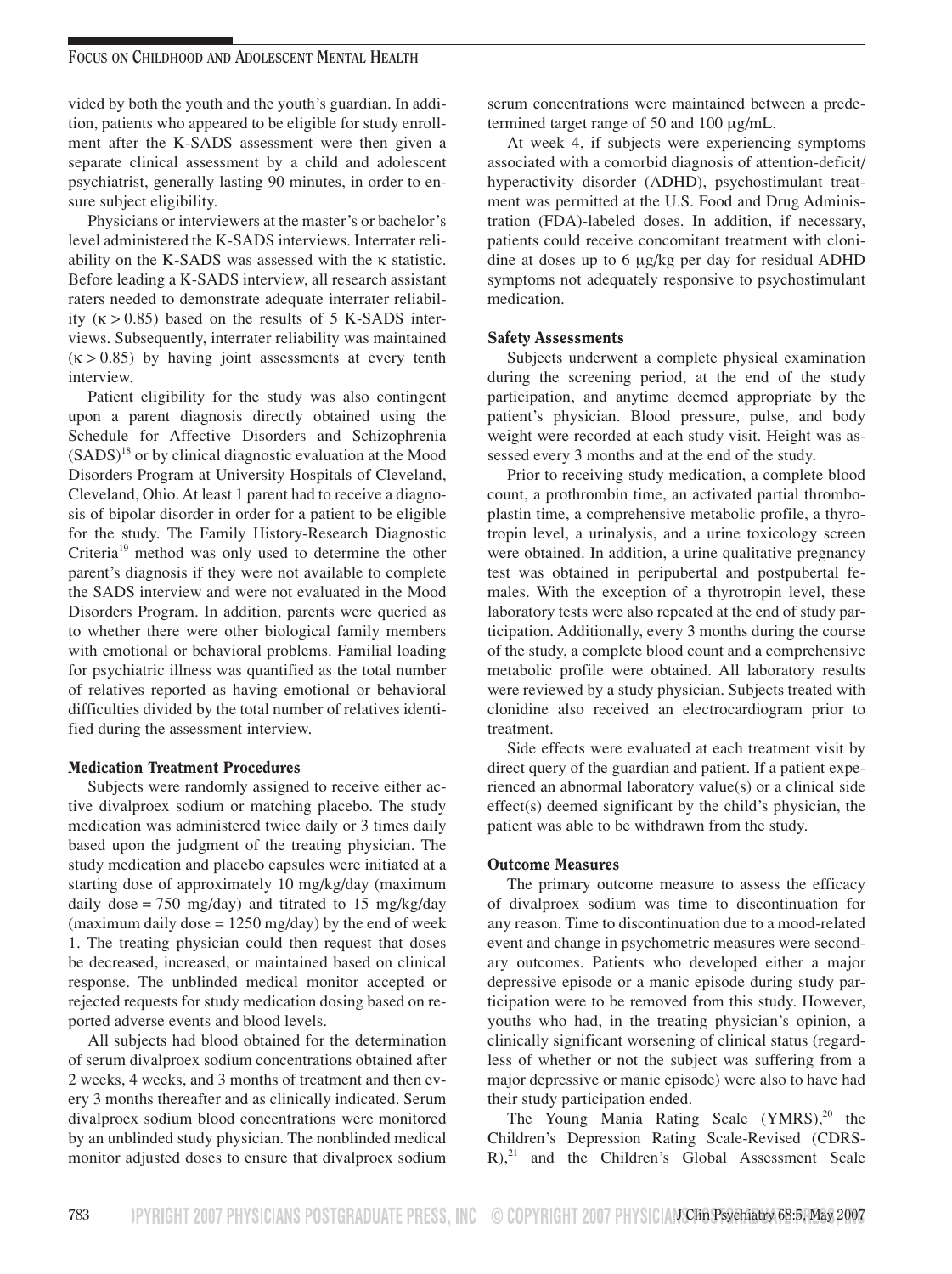$(CGAS)^{22}$  were additional secondary outcome measures. The YMRS is an 11-item, clinician-rated scale, with total scores ranging from 0 (no manic symptoms) to 60 (severely manic). The CDRS-R is a 17-item, clinicianadministered scale that assesses the presence and severity of depression symptoms in children and adolescents. Scores range from 17 to 113, with higher scores reflecting greater degrees of depressive symptoms. The CGAS was used to assess child and adolescent overall functioning. This clinician-rated instrument has scores ranging from 0 to 100, with 100 being superior functioning at home, school, and with peers. These measures were completed at baseline and during subsequent follow-up visits.

#### Analyses

Preliminary analyses examined the comparability of treatment groups on demographic, diagnostic, and symptom variables. To examine treatment efficacy, separate Kaplan-Meier survival analyses were computed to determine differences in time in study before discontinuation for any reason and discontinuation as a result of development of a mood episode. Based upon  $N = 29$  in the divalproex arm and  $N = 27$  in the placebo arm, statistical power was 79% to detect hazard ratios of 2.2 or larger, equivalent to the participants remaining in the placebo arm for a median of 3.2 months versus 6.9 months in the divalproex  $arm.<sup>23</sup>$ 

Cox regression analyses were also computed, using discontinuation for any reason as the endpoint, to examine the effects of possible covariates including age, gender, presence of comorbid ADHD, concomitant treatment with stimulant medication, family loading of psychiatric illness, and the interaction between treatment and family loading of psychiatric illness.

To further compare the efficacy of divalproex sodium and placebo, separate repeated measures analyses of variance were computed using baseline and last-observationcarried-forward (LOCF) data with each of the 3 symptom rating measures (YMRS, CDRS-R, and CGAS) as dependent variables. The independent variables in these analyses were time (baseline and last follow-up observation) and treatment (divalproex sodium vs. placebo).

To examine safety and tolerability of study medication, an independent samples t test was computed with treatment arm as the independent variable and the total number of adverse events reported for each patient as the dependent variable. A  $\chi^2$  analysis was computed to examine whether the number of individuals reporting any adverse events differed across treatment arms. Separate  $\chi^2$  analyses or Fisher exact test, as appropriate, were conducted for each adverse event to determine whether the number of individuals reporting specific events differed across treatment arms.

The comparability of treatment groups on weight gain was examined using a repeated measures analysis of vari-

| Table 1. Baseline Demographic Information, Diagnostic   |
|---------------------------------------------------------|
| Status, and Symptom Measures for the Overall Sample and |
| Separately by Treatment Group                           |

| Characteristic                        | Divalproex<br>Sodium<br>$(N = 29)$ | Placebo<br>$(N = 27)$ | Overall<br>$(N = 56)$ |
|---------------------------------------|------------------------------------|-----------------------|-----------------------|
| Age, mean $(SD)$ , y                  | 11.1(3.4)                          | 10.2(2.7)             | 10.7(3.1)             |
| Males, N $(\%)$                       | 19(65.5)                           | 17(63.0)              | 36(64.3)              |
| Diagnosis, $N(\%)$                    |                                    |                       |                       |
| <b>Bipolar NOS</b>                    | 20(69.0)                           | 15(55.6)              | 35(62.5)              |
| Cyclothymia                           | 9(31.0)                            | 12(44.4)              | 21(37.5)              |
| Comorbid ADHD, $N$ (%)                | 13 (44.8)                          | 12(44.4)              | 25(44.6)              |
| Comorbid ODD, $N$ (%)                 | 5(17.2)                            | 7(25.9)               | 12(21.4)              |
| Baseline YMRS score,<br>mean(SD)      | 10.3(4.3)                          | 10.8(4.6)             | 10.6(4.4)             |
| Baseline CDRS-R score,<br>mean $(SD)$ | 25.5(7.0)                          | 26.7(6.9)             | 26.5(7.4)             |
| Baseline CGAS score,<br>mean $(SD)$   | 56.0(8.8)                          | 54.3(8.0)             | 55.9 (9.3)            |

Abbreviations: ADHD = attention-deficit/hyperactivity disorder,

CDRS-R = Children's Depression Rating Scale-Revised,

CGAS = Children's Global Assessment Scale, NOS = not otherwise specified, ODD = oppositional defiant disorder, YMRS = Young Mania Rating Scale.

ance, with treatment as the between-subjects variable and time (baseline and end of study) as the within-subjects variable.

A significance level ( $\alpha$ ) of .05, 2-tailed, was used for all analyses.

#### RESULTS

#### Subject Demographics

Table 1 presents baseline demographic information, diagnostic status, and symptom ratings for all subjects and separately by treatment group. No significant differences were observed between treatment groups at baseline evaluation for any demographic, diagnostic, or symptom rating variables (all p values  $> .05$ ). Twelve patients (41.4%) in the divalproex sodium group and 10 patients (37.0%) in the placebo group were treated with stimulant medication. One individual in the placebo group received clonidine.

As expected, there were high rates of bipolar disorder in these subjects' parents. Of the subjects' mothers, 31 had bipolar I, 12 had bipolar II, and 2 had bipolar NOS. As far as the fathers were concerned, 11 had bipolar I, 3 had bipolar II, and 1 had cyclothymia. Of note, 4 subjects had both parents suffering from bipolar I.

Figure 1 summarizes the study design and subject accountability. Table 2 summarizes reasons for study discontinuation separately for each treatment arm. As can be seen from Figure 1 and Table 2, the most common reason for study discontinuation was not due to a mood-related event.

#### Divalproex Sodium Serum Concentrations

Mean serum concentrations at end of weeks 4 and 12 for the actively treated group were  $87.2 \mu g/mL$  (SD = 29.2)  $\mu$ g/mL) and 88.6  $\mu$ g/mL (SD = 24.7  $\mu$ g/mL), respectively.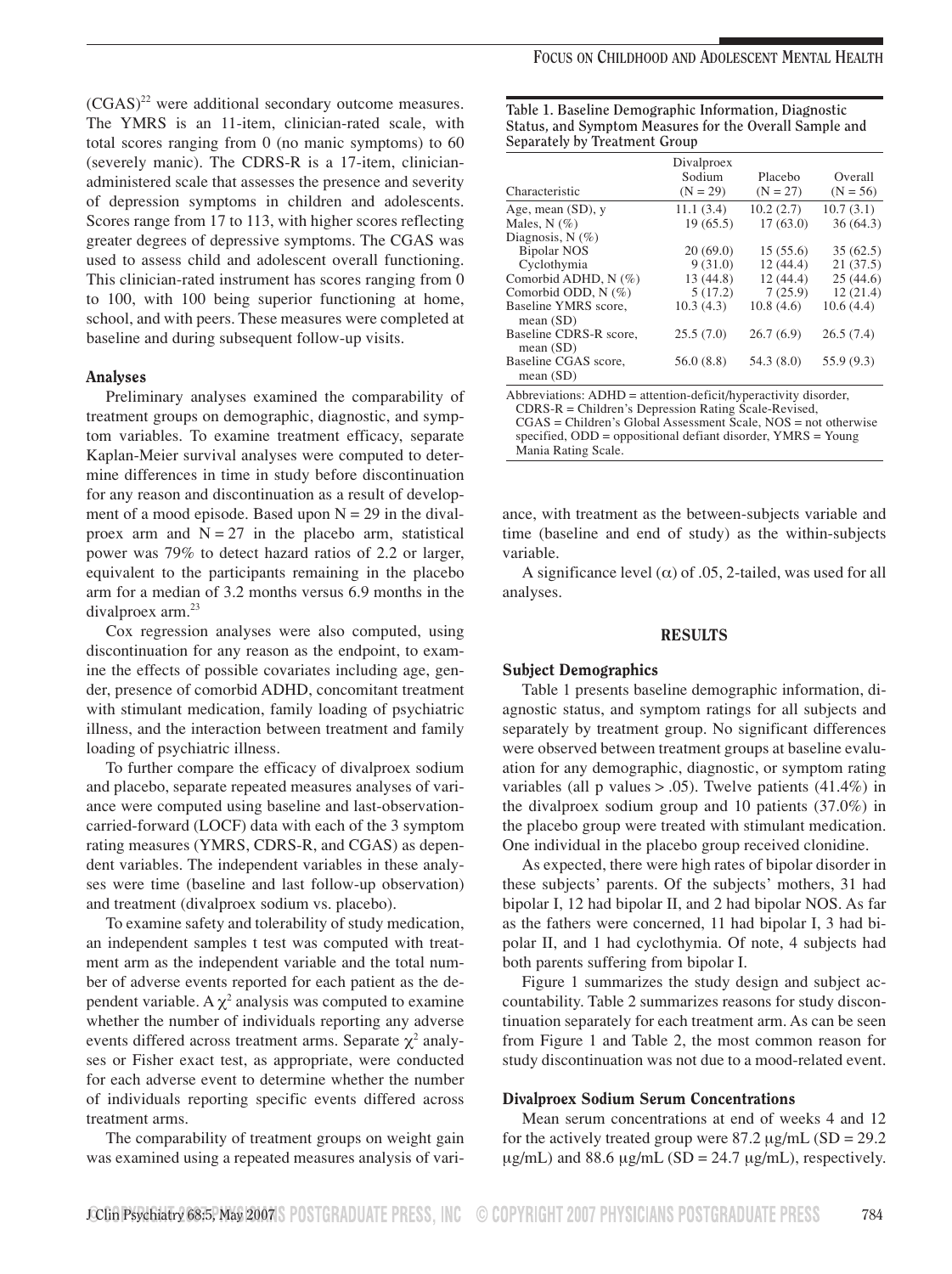

**Figure 1. Study Design and Subject Accountability**

Abbreviation: K-SADS = Schedule for Affective Disorders and Schizophrenia for School-Age Children.

At the end of study participation, the mean total daily dose of divalproex sodium was  $1056.0$  mg (SD = 532.0 mg), with a mean weight-adjusted dose of  $22.8 \text{ mg/kg}$  (SD = 7.2 mg/kg). In addition, the mean divalproex sodium serum concentration was 78.8  $\mu$ g/mL (SD = 28.5  $\mu$ g/mL) at study's end for youth receiving divalproex sodium.

## **Efficacy**

Figures 2 and 3 present Kaplan-Meier curves indicating time in study prior to discontinuation for any reason and discontinuation as a result of a mood event, respectively. Patients randomly assigned to placebo (mean = 186.5 days,  $SE = \pm 45.8$  days; median = 83.0 days,  $SE = \pm 57.1$ days) and divalproex sodium (mean =  $164.4$  days,  $SE =$  $\pm$  39.3 days; median = 78.0 days, SE =  $\pm$  16.1 days) did not significantly differ in the time enrolled until discontinuation for any reason; log-rank  $\chi^2 = 0.01$ , df = 1, p = .927). Furthermore, time until discontinuation for any mood event did not differ between placebo (mean = 571.8 days,  $SE = \pm 87.1$  days) and divalproex sodium (mean = 532.9 days,  $SE = \pm 93.0$  days); log-rank  $\chi^2 = 0.37$ , df = 1,  $p = .546$ .

Cox regression analyses using discontinuation for any reason as the dependent variable indicated that covariates yielded a significant overall prediction of time until discontinuation,  $\chi^2 = 25.21$ , df = 7, p = .001. Youths with greater family loading of psychiatric illness discontinued

more quickly (Wald  $\chi^2 = 4.79$ , df = 1, p = .029). Individuals taking stimulant medications continued in the study longer (Wald  $\chi^2 = 13.13$ , df = 1, p < .001). Treatment, gender, age, comorbid ADHD, and the interaction of treatment and family history were not significantly associated with time until study discontinuation (largest Wald  $\chi^2 = 2.55$ , df = 1, p = .110 for gender). Cox regressions using any mood event as the dependent variable indicated no significant overall prediction of time until discontinuation (mood event,  $\chi^2 = 8.20$ , df = 7, p = .315), and none of the covariates were significant (largest Wald  $\chi^2$  = 2.95, df = 1, p = .086 for stimulant medication).

### Symptom Ratings

Figure 4 presents mean YMRS, CDRS-R, and CGAS scores at baseline, end of study weeks 1, 2, 3, 4, 6, and 8, and LOCF. At end of study, the mean outcome measure scores for all study subjects were a YMRS score of 6.8  $(SD = 7.0)$ , a CDRS-R score of 19.8  $(SD = 4.3)$ , and a CGAS score of  $66.3$  (SD = 12.6). For all measures, significant decreases in depression and mania symptoms and increases in functioning were observed (smallest  $F = 13.34$ ,  $df = 1,54$ ;  $p = .001$ ). However, all main effects and interactions involving treatment were nonsignificant (largest  $F = 2.22$ ,  $df = 1.54$ ;  $p = .142$ ), indicating no significant between-group treatment effects on symptom ratings.

#### **Safety**

No suicides or deaths occurred during the conduct of this study. One subject who was randomly assigned to receive placebo discontinued from study due to adverse events (heartburn, nausea, vomiting, and headaches). However, no patients who were randomly assigned to receive divalproex sodium discontinued due to adverse events.

Table 3 presents adverse events that were reported in greater than 5% of study participants by treatment group. Using  $\chi^2$  analysis, there were no significant differences between treatment arms in the overall number of adverse events, the number of individuals reporting any adverse events, or the number of patients experiencing any single adverse event (all p values > .05).

There was no significant difference between patients who received divalproex sodium versus placebo in terms of changes in weight from baseline to the end of the study  $(p > .05)$ .

#### COMMENT

The present study was undertaken to examine the efficacy of divalproex sodium in the treatment of an impaired and recently symptomatic group of youths with cyclotaxia. Our findings indicate that, overall, divalproex sodium and placebo did not differ in time to study discon-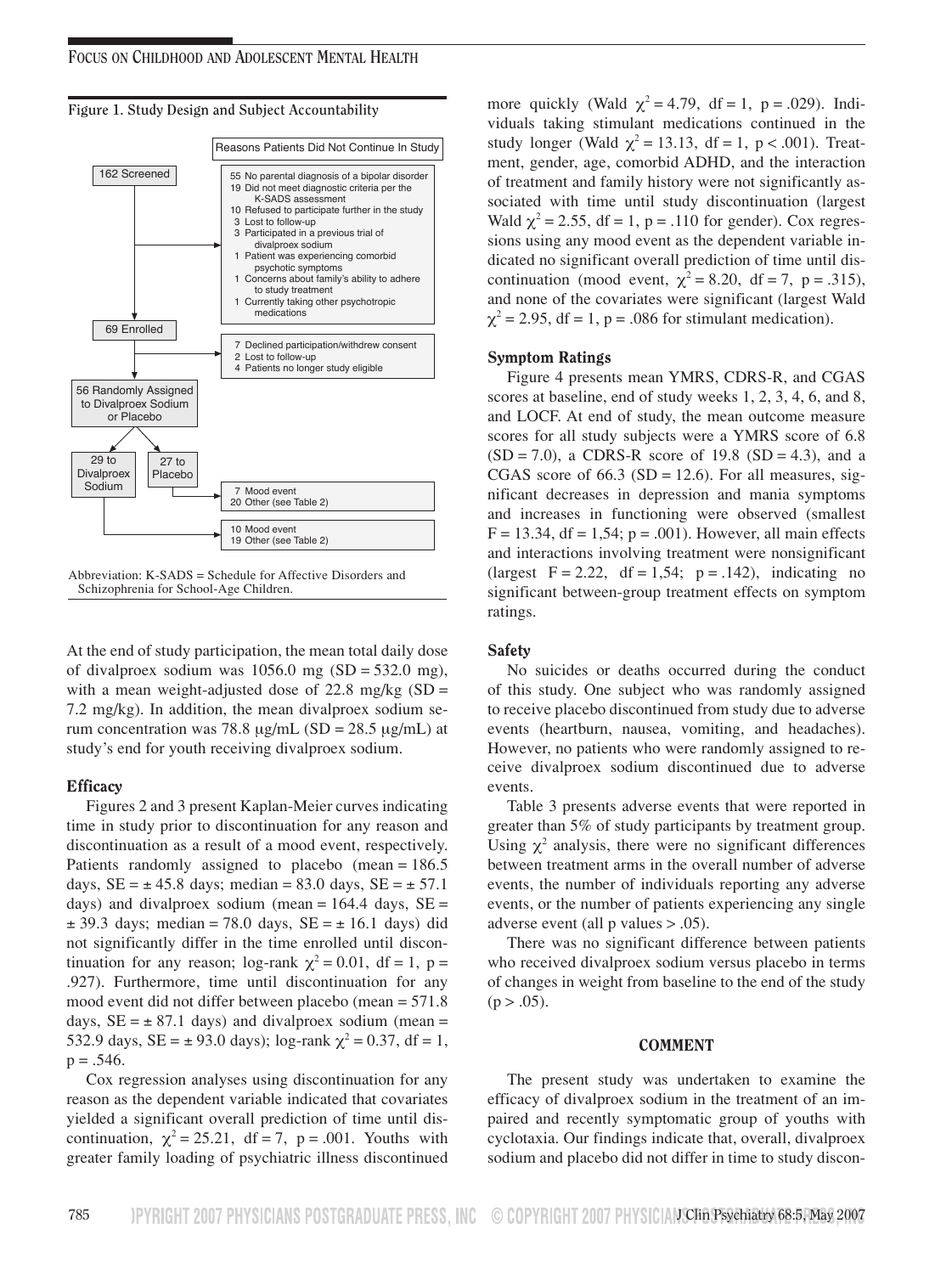|                                               | Randomization Assignment |                       |                       |  |
|-----------------------------------------------|--------------------------|-----------------------|-----------------------|--|
|                                               | Divalproex Sodium        | Placebo               | Overall               |  |
| Exit Reason                                   | $(N = 29)$ , N $(\%)$    | $(N = 27)$ , N $(\%)$ | $(N = 56)$ , N $(\%)$ |  |
| Mood related                                  | 10(34.5)                 | 7(25.9)               | 17(30.4)              |  |
| Lack of efficacy-hypomania/mania/mixed states | 10(100.0)                | 6(85.7)               | 16(94.1)              |  |
| Lack of efficacy-depression                   | 0(0.0)                   | 1(14.3)               | 1(5.9)                |  |
| Other reasons                                 | 19(65.5)                 | 20(74.1)              | 39(69.6)              |  |
| Lack of efficacy for comorbid diagnosis       | 1(5.3)                   | 0(0.0)                | 1(2.6)                |  |
| Adverse events                                | 0(0.0)                   | 1(5.0)                | 1(2.6)                |  |
| Hospitalization                               | 1(5.3)                   | 0(0.0)                | 1(2.6)                |  |
| Withdrew consent                              | 10(52.6)                 | 5(25.0)               | 15(38.5)              |  |
| Refused to participate further in the study   | 7(70.0)                  | 4(80.0)               | 11(73.3)              |  |
| Difficulty traveling to the clinic            | 1(10.0)                  | 1(20.0)               | 2(13.3)               |  |
| Family discord                                | 1(10.0)                  | 0(0.0)                | 1(6.7)                |  |
| Family wanted open-label treatment            | 1(10.0)                  | 0(0.0)                | 1(6.7)                |  |
| Lost to follow-up                             | 2(10.5)                  | 8(40.0)               | 10(25.6)              |  |
| Visit noncompliance                           | 2(10.5)                  | 1(5.0)                | 3(7.7)                |  |
| Medication noncompliance                      | 1(5.3)                   | 3(15.0)               | 4(10.3)               |  |
| Administrative reason                         | 2(10.5)                  | 2(10.0)               | 4(10.3)               |  |

**Figure 2. Kaplan-Meier Curve Indicating Overall Time in Study Prior to Discontinuation for Any Reason for 56 Youths Treated With Either Divalproex Sodium or Placeboa**



tinuation for any reason. Although divalproex sodium was less efficacious when compared to placebo than expected, it was well tolerated. There were also no significant differences observed in the pattern of symptom ratings between treatment groups. However, both treatment groups exhibited significant decreases in symptoms and improvements in psychosocial functioning. The response to divalproex sodium observed in this trial is consistent with the high response rate to open-label divalproex sodium treatment described in the study of Chang and colleagues.<sup>15</sup> However, the present results suggest the previously observed high response rate may not have been due to divalproex sodium treatment per se.

The lack of differences in outcome measures between divalproex sodium and placebo were not due to inadequate power to detect a between-group treatment effect. Based on the median survival times of 2.60 months in the divalproex sodium group versus 2.77 months in **Figure 3. Kaplan-Meier Curve Indicating Overall Time in Study Prior to Discontinuation for a Mood Event for 56** Youths Treated With Either Divalproex Sodium or Placebo<sup>a</sup>





the placebo group (with a hazard ratio of approximately –1.08), more than 3000 participants would have to be enrolled in each arm to achieve 80% power for detecting a significant effect.

Youths with the highest family loading of psychiatric illness discontinued more quickly than youth with lower loadings. These youths, with the highest family loading of psychiatric illness, appear to be in greatest need of intervention to reduce symptoms and improve psychosocial functioning.

Concomitant use of stimulant medication to treat residual ADHD symptoms resulted in increased length in study participation. These results may be consistent with the nonspecific effect of additional intervention. Alternatively, the effectiveness of stimulant medication in the treatment of individuals with bipolar disorder and ADHD symptoms is consistent with previous studies showing both the short- and long-term efficacy and safety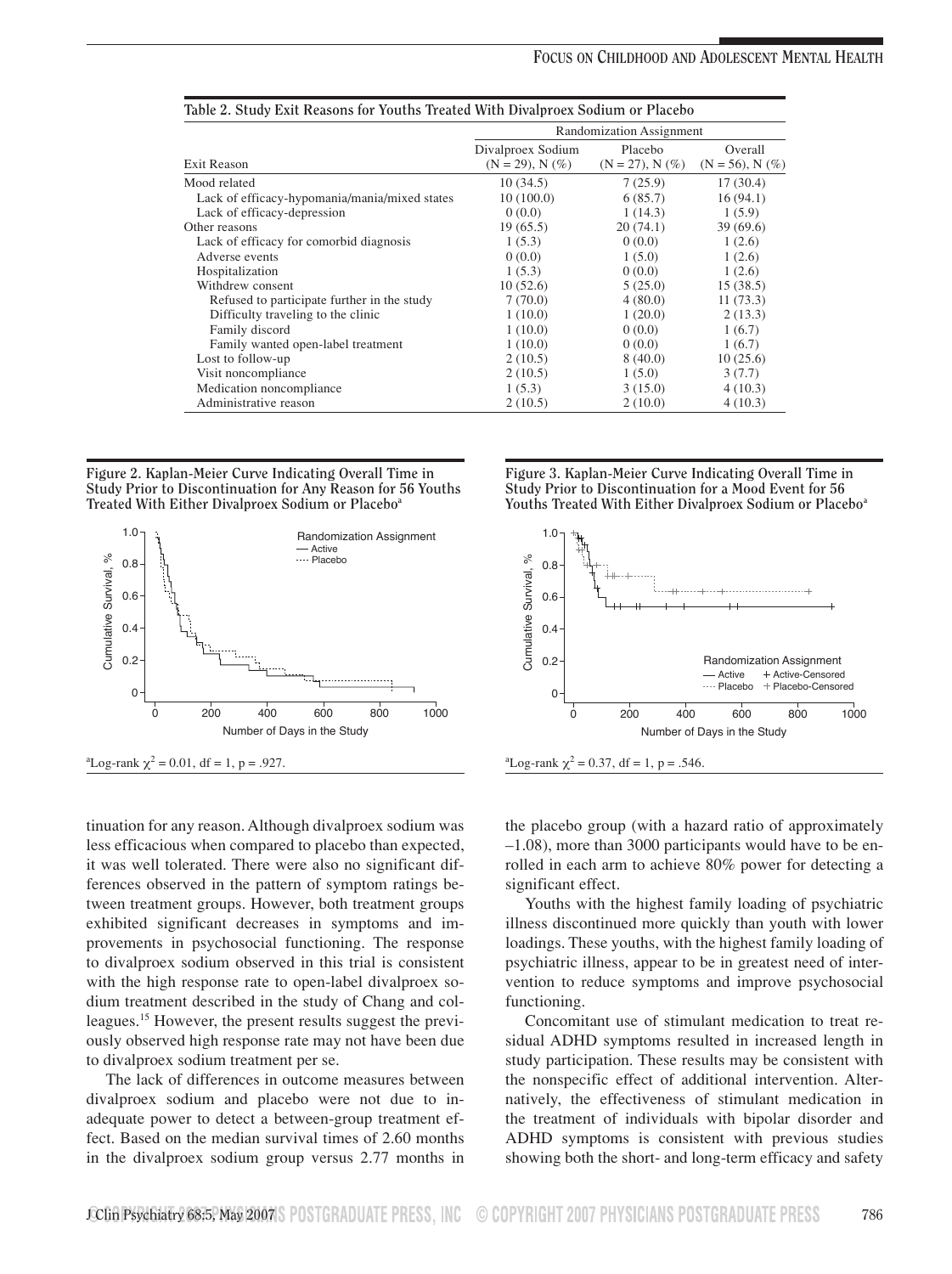**Figure 4. Mean Young Mania Rating Scale (YMRS), Children's Depression Rating Scale-Revised (CDRS-R), and Children's Global Assessment Scale (CGAS) Scores at Baseline, End of Weeks 1, 2, 3, 4, 6, and 8, and Last Observation Carried Forward (LOCF) in 56 Youths Randomly Assigned to Divalproex Sodium or Placebo for up to 8 Weeks**



| Table 3. Adverse Events Reported in Greater Than 5% of        |  |
|---------------------------------------------------------------|--|
| Youths Treated With Divalproex Sodium or Placebo <sup>a</sup> |  |

|                     | Divalproex Sodium                                                                   | Placebo               |
|---------------------|-------------------------------------------------------------------------------------|-----------------------|
| Side Effect         | $(N = 29)$ , N $(\%)$                                                               | $(N = 27)$ , N $(\%)$ |
| Nausea/vomiting     | 14 (48.3)                                                                           | 8(29.6)               |
| Sedation/fatigue    | 10(34.5)                                                                            | 4(14.8)               |
| Headache            | 8(27.6)                                                                             | 8(29.6)               |
| Stomach pain        | 6(20.7)                                                                             | 6(22.2)               |
| Diarrhea            | 6(20.7)                                                                             | 3(11.1)               |
| Increased appetite  | 6(20.7)                                                                             | 1(3.7)                |
| Coughing            | 3(10.3)                                                                             | 2(7.4)                |
| Tremor              | 3(10.3)                                                                             | 1(3.7)                |
| Decreased appetite  | 3(10.3)                                                                             | 1(3.7)                |
| Dizziness           | 3(10.3)                                                                             | 0(0.0)                |
| Insomnia            | 3(10.3)                                                                             | 0(0.0)                |
| Enuresis/encopresis | 2(6.9)                                                                              | 2(7.4)                |
| Constipation        | 2(6.9)                                                                              | 1(3.7)                |
| Body pain           | 1(3.4)                                                                              | 3(11.1)               |
| Epistaxis           | 0(0.0)                                                                              | 3(11.1)               |
|                     | $\frac{1}{2}$ Sionificance levels were $\leq 0.5$ for all between group comparisons |                       |

Significance levels were > .05 for all between-group comparisons based on  $\chi^2$  analysis or Fisher exact test, as appropriate.

of stimulant medications in improving ADHD symptoms after mood stabilization has been achieved.<sup>24,25</sup>

#### Limitations

The largest decrement in symptoms occurred shortly after baseline, consistent with a possible placebo effect. This initial decrement may have hindered detection of betweengroup treatment effects due to a "floor effect." Additionally, introducing open-label stimulant intervention appears to have modified the risk of study discontinuation substantially for both treatment groups, thereby capturing substantial amounts of variance that could no longer be attributed to other predictors, including the primary intervention.

## Future Directions

The manifest effectiveness of placebo seen in this trial suggests it may be useful to eventually explore the value of

psychosocial interventions in this patient population.26–28 Analogous literature examining treatment responses of individuals at risk of psychosis has suggested that nonpharmacologic interventions may be helpful. For example, Morrison and colleagues $^{29}$  have found that cognitive therapy significantly reduced the likelihood of progression to psychosis in patients at high risk for developing psychosis.

Because youths with cyclotaxia suffer from significant mood symptomatology and psychosocial impairment, $14$ they require safe and effective treatments. Based on the results of this clinical trial, future pharmacologic and nonpharmacologic studies may wish to focus on youth with cyclotaxia who are at greater genetic risk for developing bipolar illness.

#### **CONCLUSION**

In a study that required only one parent to suffer from bipolar illness, divalproex sodium was not superior to placebo in the treatment of recently symptomatic youth with cyclotaxia.

*Drug names:* clonidine (Catapres and others), divalproex sodium (Depakote).

*Financial disclosure:* Dr. Findling has received grant/research support from and is a consultant for Abbott, AstraZeneca, Bristol-Myers Squibb, Celltech-Medeva, Forest, GlaxoSmithKline, Johnson & Johnson, Eli Lilly, New River, Novartis, Otsuka, Pfizer, Shire, Solvay, and Wyeth; is a consultant for Sanofi-Aventis; and is a member of the speakers bureau for Shire. Dr. Youngstrom has received research support from Abbott. Dr. Stansbrey is a stock shareholder of PepsiCo. Dr. Gracious has received research support from and is a consultant for or member of speakers bureaus for AstraZeneca, Bristol-Myers Squibb, Eli Lilly, Janssen, Otsuka, and psychCME. Dr. Reed has received research grant support from Abbott, Astellas, AstraZeneca, Bayer, Bristol-Myers Squibb, Daiichi-Sankyo, Eli Lilly, Enzon, Forest, GlaxoSmithKline, U.S. Health Resources and Services Administration (HRSA), Janssen, Johnson & Johnson, Merck, the National Institute of Child Health and Human Development, Novartis, Organon, Pfizer, Roche, Sanofi-Aventis, Schering, Somerset, the State of Ohio Department of Health, UCB Pharma, and Wyeth-Ayerst and is a consultant for and a member of the speakers bureaus for Abbott, Elan, and Enzon. Dr. Calabrese has received research funding from Abbott, AstraZeneca, The Cleveland Foundation, the U.S. Department of Defense, GlaxoSmithKline, HRSA, Janssen, Eli Lilly, the National Alliance for Research on Schizophrenia and Depression, the National Institute of Mental Health, Pfizer, and The Stanley Medical Research Institute and has had consulting agreements with, is a member of advisory boards for, and has received honoraria for lectures from Abbott, AstraZeneca, Bristol-Myers Squibb/Otsuka, Eli Lilly, GlaxoSmithKline, Janssen, Servier, and Solvay/Wyeth. Drs. Frazier and McNamara and Ms. Demeter have no financial ties to disclose.

#### REFERENCES

- 1. Shaw JA, Egeland JA, Endicott J, et al. A 10-year prospective study of prodromal patterns for bipolar disorder among Amish youth. J Am Acad Child Adolesc Psychiatry 2005;44:1104–1111
- 2. Egeland JA, Hostetter AM, Pauls DL, et al. Prodromal symptoms before onset of manic-depressive disorder suggested by first hospital admission histories. J Am Acad Child Adolesc Psychiatry 2000;39:1245–1252
- 3. Akiskal HS, Downs J, Jordan AL, et al. Affective disorders in referred children and younger siblings of manic-depressives: mode of onset and